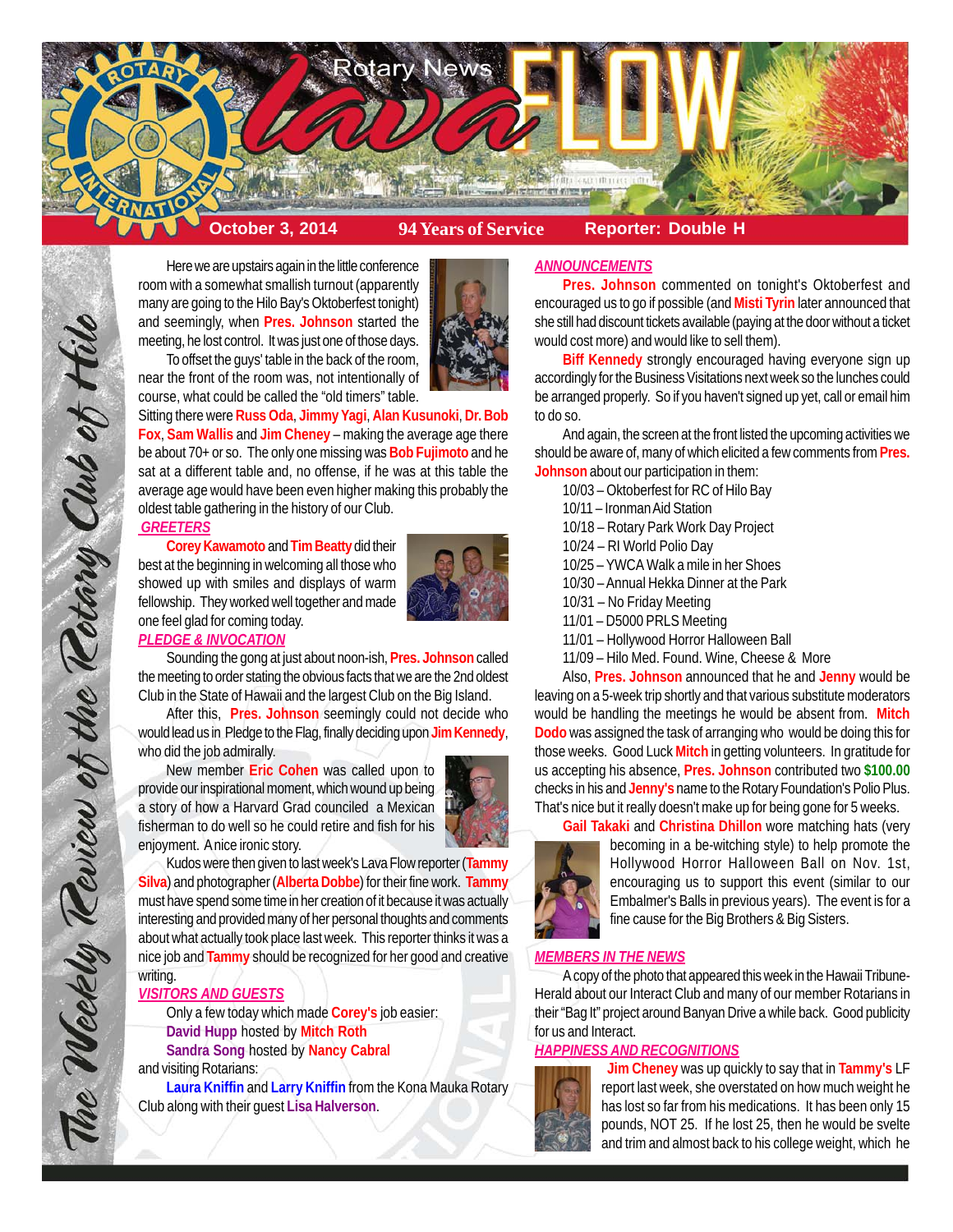# *Birthdays:*

**Chris Tamm** October 6 **Nancy Cabral October 12 Tammy Silva October 15 Gerard Carter** October 26

# *Club Anniversary:*

**Randy Hart** October 14 1994 (20) **Ron Dolan** October 4 1991 (23) **Gene Tao** October 11 1985 (29) **Treena Breyfogle** October 12 2012 (2) **Alan Kusunoki** October 15 1993 (21) **Wayne Atebara** October 15 1997 (17) **Cowboy Kaneshiro** October 22 1999 (15) **Rand Mundo** October 22 1994 (10)

#### *Wedding Anniversary:*

**Craig & Linday Shikuma** October 15 (34) **Newton & Roberta Chu** October 16 (32) **Chris & Barbara Tamm** October 26 (46) **Jim & Linda Kennedy** October 27 (30)

## *Announcements:*

**Fri. October 10 Business Visitations Dodo Mortuary Hawaii Printing/Instant Sign Center Smithsonian Institute Dr. Mundo's Podiatry**

**Fri. October 17 Jen McGeehan, Author**

**Fri. October 24 - Al Jubitz, Rotary Club of Portland House of Friendship - Peace Through Rotary Thurs. October 30 -Club Social - Hekka Party Fri. October 31 -No Meeting**

|                                      | <b>Richard Johnson</b> |
|--------------------------------------|------------------------|
|                                      |                        |
| Immediate Past President Kerry Glass |                        |
| Vice President  Mitchell Dodo        |                        |
|                                      |                        |
|                                      |                        |
| Sergeant-at-Arms                     | <b>Cindy Boots</b>     |
|                                      |                        |
| Public Relations  Alberta Dobbe      |                        |
| Rotary Foundations  Alan Kusunoki    |                        |
| Club Service  Tom Brown              |                        |
|                                      |                        |
| Community Service  Misti Tyrin       |                        |
|                                      |                        |
| Vocational Service  Biff Kennedy     |                        |

## cannot even remember being at.



**Marcia Prose** gave **\$5.00** for promoting the Palace Theater upcoming events and did mention that they will have a Rocky Horror Picture Show experience on Halloween (October 31st for those of you not in the know).

 **Sam Wallis** wasn't at a meeting here for **Pres. Johnson** to catch him for his 70th birthday back on 09/22/14 – so he have a nice check to the Rotary Foundation.

## **Mitch Roth** was happy that **David Hupp**

was here (and actually more about this later) because he has founded and run many juvenile programs for the benefit of the kids. Then **Mitch** invited everyone to be at the Ponds restaurant on November 11th so they could watch



his appearance on the Wheel of Fortune TV show. Contractual obligations prohibit him from telling us how he did on that show so we will just have to wait and see (or go to the Ponds and celebrate).



 **Joe Hanley** is glad to be back after spending a lot of time on the mainland visiting and getting to know his new granddaughter.

**Misti** was **\$10.00** happy that the Dictionary Project is up-coming and right around the corner and she needs lots of volunteers to help distribute these to all the various classes and schools

in our District, especially at Keaau Elementary where there are 6 classrooms eligible to receive our dictionaries.

 **Laura Kniffin** gave **\$5.00** in saying we need



young people in Rotary and encouraged us to consider **Lisa Halverson** (quick, somebody invite her!!).

**Cindy Boots** was ecstatic over the Packers

victory over the Vikings on Thursday (**\$42.00** for the number of points the Packers scored) in their NFL football game (for those of you not in the know at to who the Packers and Vikings are).

**Misti** and **Gail** donated a few dollars in commenting on their various upcoming events (which we already mentioned).

**Nancy Cabral** was **\$50.00** happy for being able to bring past member **Sandra Song** to our meeting today (late, of course, and not on the sign-up sheet).



**Alberta** was **\$5.00** happy for **Ed Hara's** photo to the paper on the Interact clean up project.



## *BIRTHDAY & ANNIVERSARIES*

And here's where **Pres. Johnson** really started to fall apart as he couldn't get his computer to display the slide showing all of the birthdays and anniversaries of the past week, and he really tried. Well he didn't miss a whole lot cause there were NO birthdays or wedding anniversaries on the calendar for the past week. However there were 3 of us who celebrated their Club Anniversary this week: **Corey** and **Tim** on 09/27 (12 years in Rotary) and **Randy Hart** on 10/ 01 celebrating 20 years in Rotary. But **Pres. Johnson** didn't know this so couldn't say or do anything to honor those members.

# *GUEST SPEAKER*

And in keeping with losing control, our regularly scheduled speaker, **MS Springer Kay**e from the UH – Hilo to talk about Invasive Pests, was a no-show. So we had nobody and 30 minutes to kill.

A quick plea went out to **Mitch Roth** for his guest **David Hupp** to say a few words about their activities



in the Office of Youth Services and what's happening with juveniles in detention here on the Big Island and in the State. And so, after a little begging, they went up to basically just talk conversationally about kids in trouble. All ad-lib.

And you know what, this wound up being one of the more interesting and informative speakers we've had in a long, long time. It was all off the cuff and unprepared and casual, with the info being presented about the kids and what happens to them in lock-up and/or detention being very poignant to us.

**Mr. Hupp** was appointed the Youth Services Director in the State way back by Gov. Lingle and apparently did such a fine job that the Feds made current Gov. Abercrombie bring him back under his administration to run the program.

**Mr. Hupp** is from Oahu and travels to the various islands to see how the Youth Justice system is working and what kids are in it and how they could be catered to. It seems most of the kid are not really felony offenders but kids who get in trouble for missing school, minor offenses and family abusive situations. And these kids need protection from adults in custody as they are mostly disconnected and not really criminals for the most part. Only about 5% of them are actually in custody for felony crimes, which is a lot less than mainland statistics.